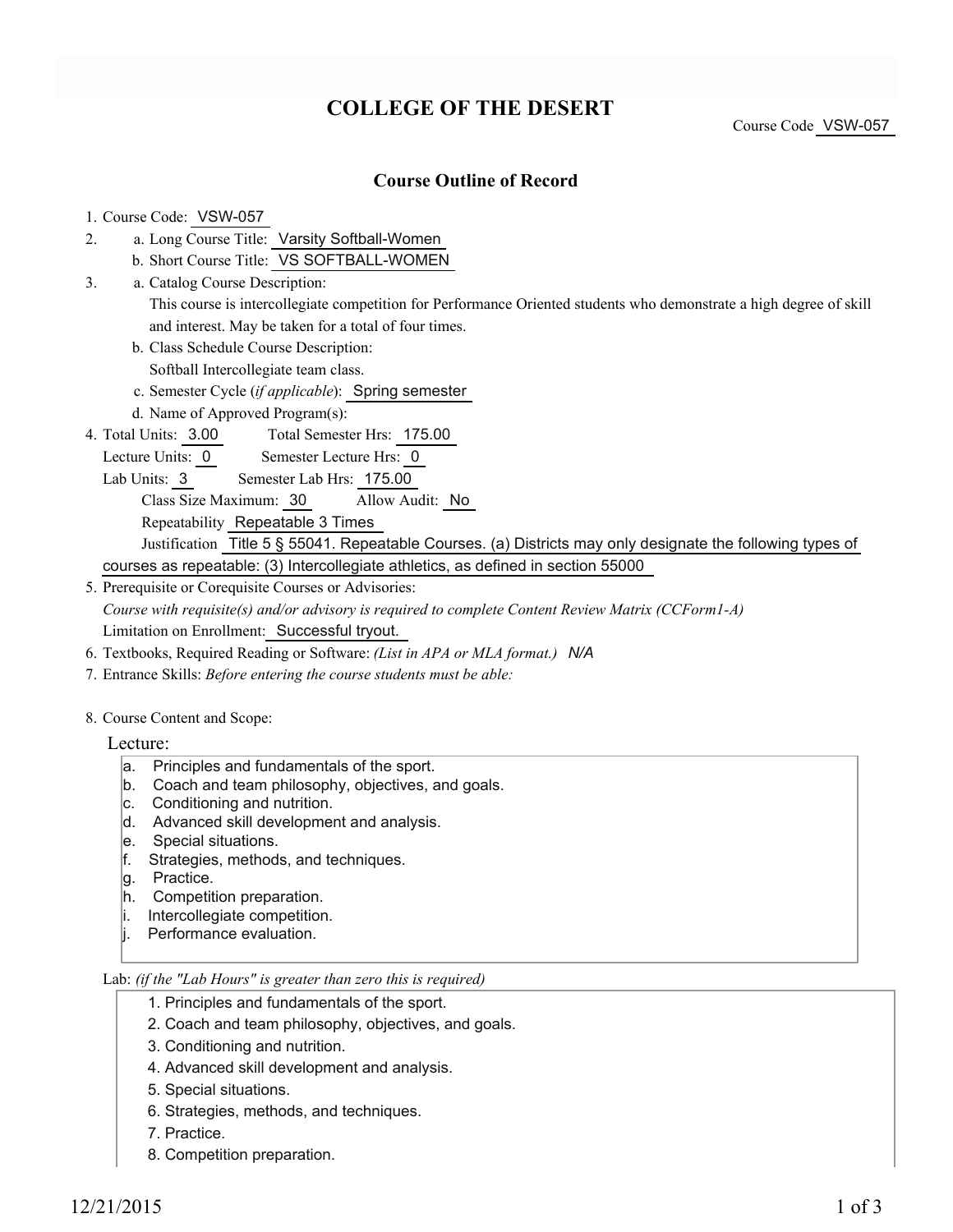# VSW 057-Varsity Softball-Women

- 9. Intercollegiate competition.
- 10. Performance evaluation.
- 9. Course Student Learning Outcomes:
	- 1. Execute the fundamental skills of varsity community college soccer.
	- 2. Cite and apply the rules of community college women's soccer.
	- 3. Understand and apply eligibility/academic standards for collegiate athletics.
	- 4. Develop physical fitness.
- 10. Course Objectives: Upon completion of this course, students will be able to:
	- a. Demonstrate potential to achieve skills at the level necessary to participate in intercollegiate athletics.
	- b. Maintain physical conditioning and training at the intercollegiate level.
	- c. Practice safety and injury prevention.
	- d. Understand the rules and strategies of the sport.
	- e. Exhibit character, sportsmanship and loyalty.
	- f. Assume responsibility.
	- g. Maintain the academic standards necessary for participation in intercollegiate athletics and to attain educational goals.
	- h. Identify and understand the dangers of substance abuse.
- 11. Methods of Instruction: *(Integration: Elements should validate parallel course outline elements)*

Other Methods:

Video Analysis (Team/Individual/Opponents)

12. Assignments: (List samples of specific activities/assignments students are expected to complete both in and outside of class.) In Class Hours: 180.00

Outside Class Hours: 0

-

- a. In-class Assignments
- b. Out-of-class Assignments

a. Intercollegiate Competition b. Review of Practice/Contest Videos c. Analysis of Intercollegiate and Professional Competition d. Upkeep of Notebook e. Assigned Reading f. Travel to Competition

- 13. Methods of Evaluating Student Progress: The student will demonstrate proficiency by:
	- Presentations/student demonstration observations
- 14. Methods of Evaluating: Additional Assesment Information:

a. Completing essay assignment b. Demonstrating proficiency in skill sets c. Improvement in performance as defined by season statistics against baseline measures d. Implementing game strategy through problem solving

15. Need/Purpose/Rationale -- All courses must meet one or more CCC missions.

PO-GE C5 – Personal Growth and Development

 Interact with individuals and within groups with integrity and awareness of others' opinions, feelings, and values.

IO - Personal and Professional Development

Develop realistic goals.

16. Comparable Transfer Course

**Campus Course Number Course Title Catalog Year**